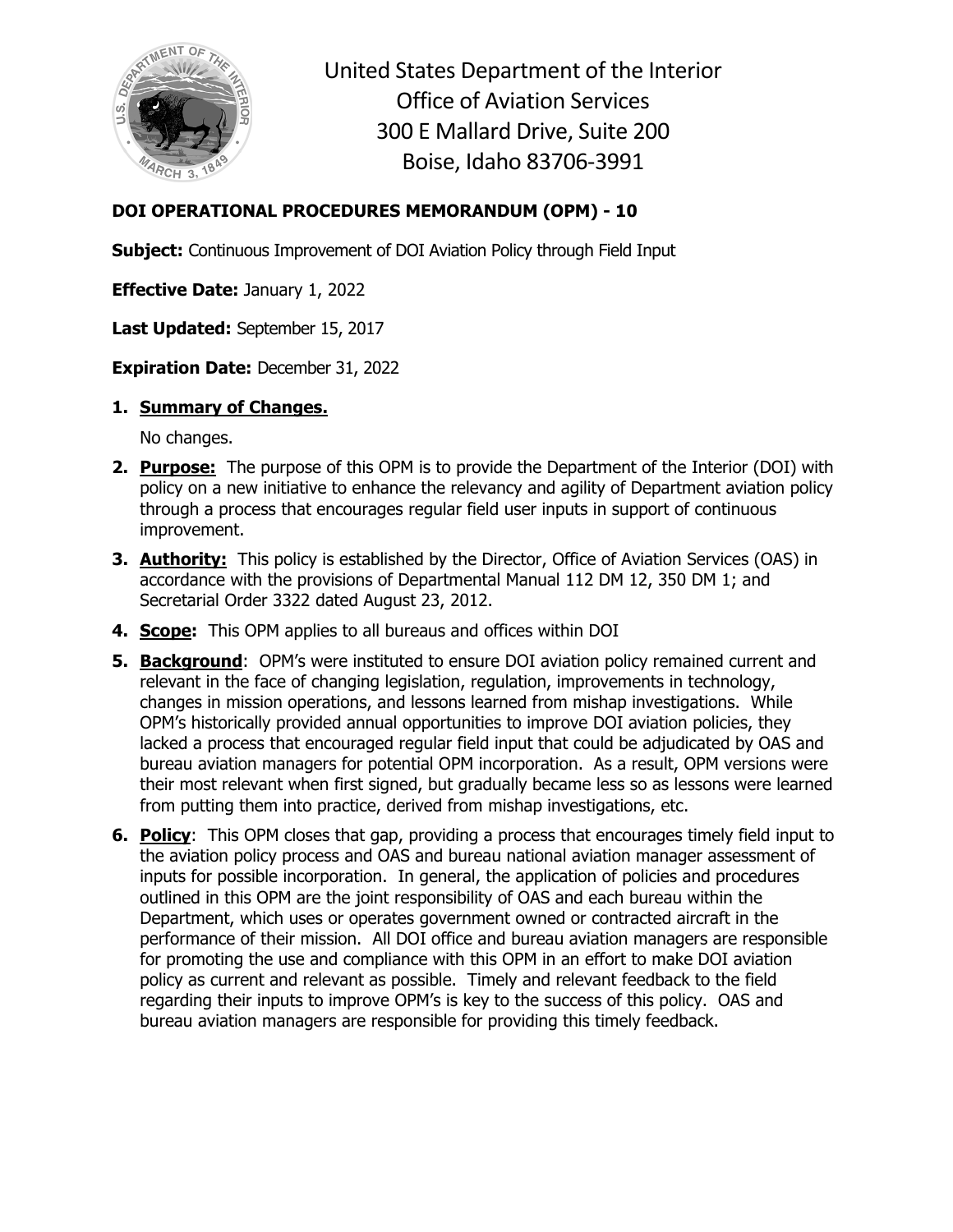7. **Procedure**: The following flow chart outlines the process for submitting suggested changes to DOI Policy. Inputs may come from any DOI federal or contract employee.